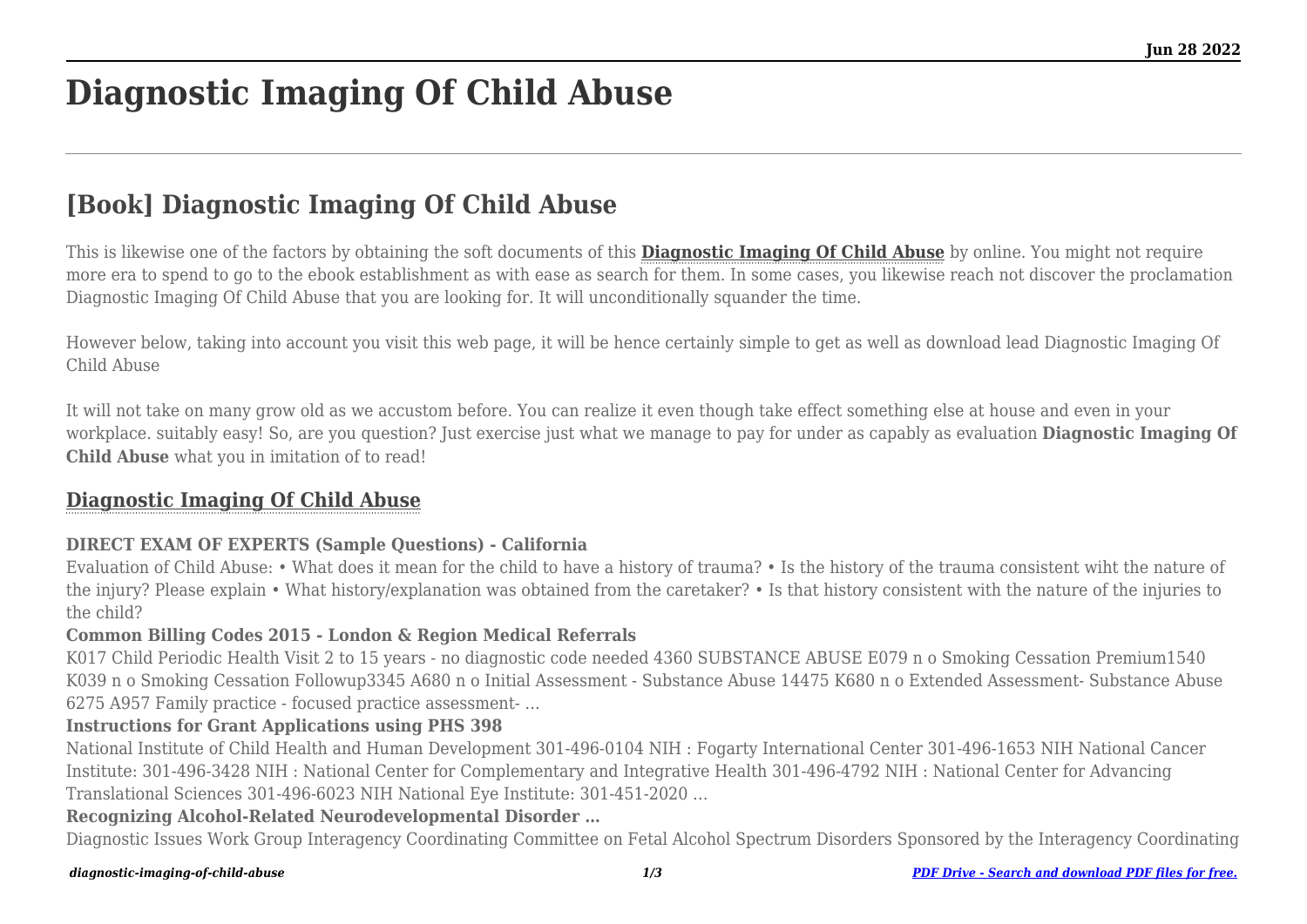Committee on Fetal Alcohol Spectrum Disorders National Institute on Alcohol Abuse and Alcoholism, National Institutes of Health Centers for Disease Control and Prevention American Academy of Pediatrics 1 Consensus …

# **UPS TEAMCARE PLAN BENEFIT PROFILE**

TeamCare Wellness – Child and Adult Child A TeamCare Physician must be used TeamCare Imaging Benefit For more information call 1‐877‐674‐ 0674 or visit usimagingnetworkcom The TeamCare Imaging Benefit is a voluntary program that covers only MRI, CT, and PET scans at 100% (Plan Deductible does not apply) provided that the scans are scheduled directly through …

# **New Jersey Department of Health Office of Certificate of Need and ...**

submitted WITH YOUR LICENSE APPLICATION Out-of-state track record reports are not required for diagnostic health care facilities/services (eg, magnetic resonance imaging) The license application will be returned if all required out-of-state track record reports are not provided at the time the license application is filed Each

#### **Drugs, Brains, and Behavior The Science of Addiction**

People of all ages suffer the harmful consequences of drug abuse and addiction z Babies exposed to drugs in the womb may be born premature and underweight This exposure can slow the child's intellectual development and affect behavior later in life6 z Adolescents who abuse drugs often act out, do poorly academically, and drop out of school

### **Summary of Benefits and Coverage: Coverage Period: 01/01/2022 …**

Diagnostic test (x-ray, blood work) \$60 Copay / test for laboratory & professional services 50% Coinsurance for x-ray & diagnostic imaging : 50% Coinsurance for laboratory & professional services and x-ray & diagnostic imaging at other places of service Not covered : Prior authorization may be required Covered No Limit Other places of service may include …

#### **Paediatric emergency triage, assessment and treatment**

335 Role of diagnostic tests in the management of seizures with altered Health and Substance Abuse gratefully acknowledge the contributions of many individuals and organizations to the development of this guideline Guideline Development Group (GDG) Special thanks are due to Professor Trevor Duke and Professor Eddie Lang for serving as chairpersons of the Group …

#### **BlueSelect 1457 - Florida Blue**

Diagnostic test (x-ray, blood work) Value Choice Specialist: \$20 Copay per Visit/ Independent Clinical Lab: No Charge/ Independent Diagnostic Testing Center: \$75 Copay per Visit Independent Clinical Lab: Not Covered/ Independent Diagnostic Testing Center: Deductible + 50% Coinsurance Tests performed in hospitals may have higher cost share If you have a test …

#### **BlueOptions 2119 - Florida Blue**

Diagnostic Testing Center: \$115 Copay per Visit Deductible + 50% Coinsurance Tests performed in hospitals may have higher cost share If you have a test Imaging (CT/PET scans, MRIs) \$300 Copay per Visit Deductible + 50% Coinsurance Tests performed in hospitals may have higher cost share Prior Authorization may be required Your benefits/services may be denied 3 of 7 …

#### **Guidelines on Neonatal Seizures - WHO**

infection Due to the increased availability of diagnostic tools, such as electroen-cephalography (EEG), video-EEG monitoring, and early neuroimaging to supplement clinical observation, the diagnosis of neonatal seizures may be established more accu-rately It is also possible that incidence figures may have changed in recent times